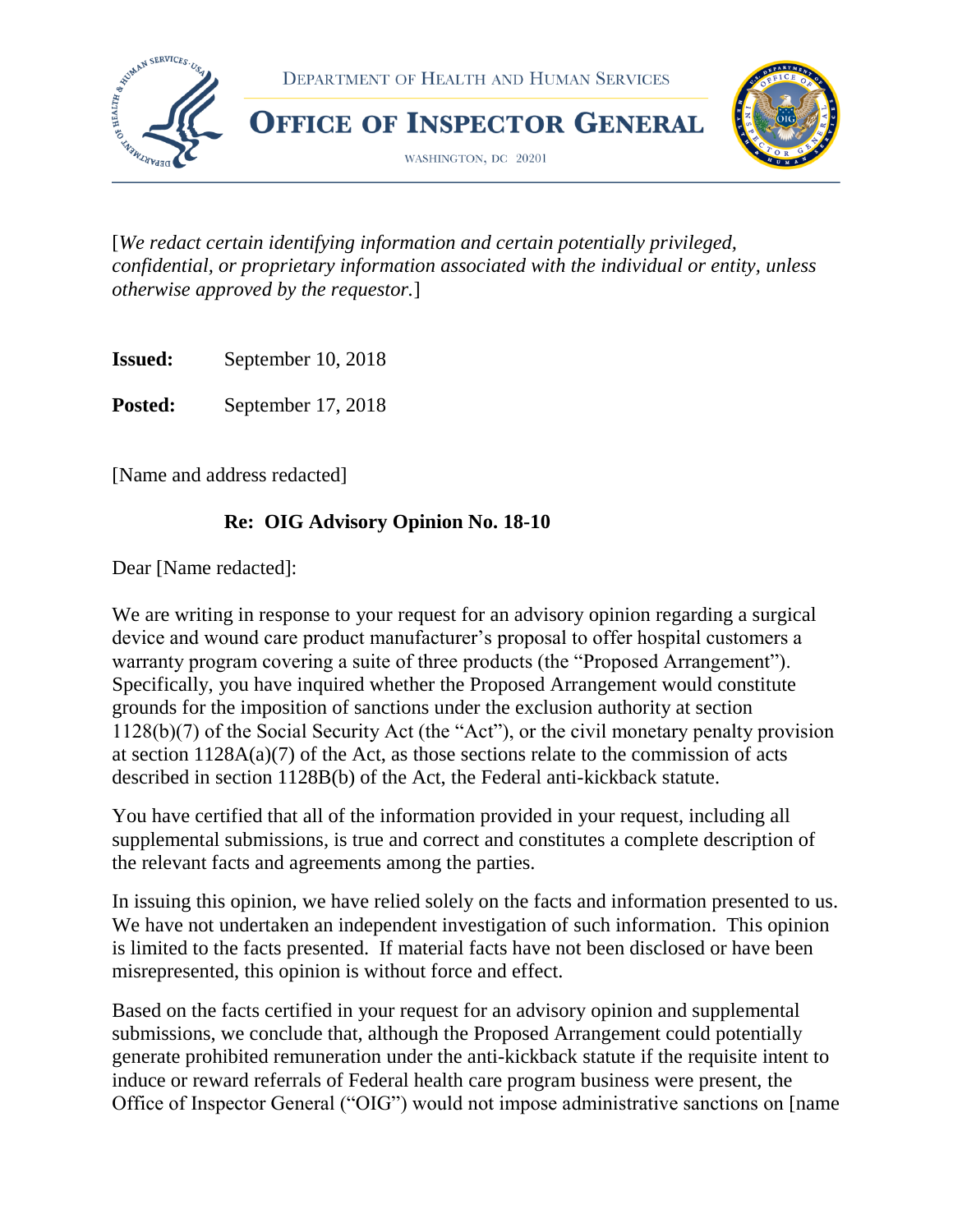redacted] under sections 1128(b)(7) or 1128A(a)(7) of the Act (as those sections relate to the commission of acts described in section 1128B(b) of the Act) in connection with the Proposed Arrangement. This opinion is limited to the Proposed Arrangement and, therefore, we express no opinion about any ancillary agreements or arrangements disclosed or referenced in your request for an advisory opinion or supplemental submissions.

This opinion may not be relied on by any persons other than [name redacted], the requestor of this opinion, and is further qualified as set out in Part IV below and in 42 C.F.R. Part 1008.

# **I. FACTUAL BACKGROUND**

 $\overline{\phantom{a}}$ 

[Name redacted] ("Requestor") manufactures and sells surgical devices and wound care products. Under the Proposed Arrangement, Requestor would, under certain circumstances, refund hospitals for the aggregate purchase price of three of Requestor's products (the "Warranty Program").

The following conditions must be satisfied for a hospital to qualify for a refund under the Warranty Program:

- A patient must have had joint replacement surgery, as an inpatient, at the hospital and must have received each of the following products manufactured by Requestor: (i) a total knee or total hip implant, (ii) a wound therapy system, and (iii) an antimicrobial dressing (each, a "Product" and collectively, the "Product Suite").
- A patient who received the Product Suite must have been readmitted to the same hospital where the joint replacement surgery was performed, as an inpatient, within 90 days following his or her joint replacement surgery due to a surgical site infection or for a revision of the implanted knee or hip system.<sup>1</sup>

<sup>&</sup>lt;sup>1</sup> If a hip or knee replacement fails, a patient may require a second surgery, known as a revision, where some or all of the implanted knee or hip system is removed and replaced. The Current Procedural Terminology codes for revisions of total hip arthroplasty ("THA") and revisions of total knee arthroplasty ("TKA") are on the Medicare inpatientonly procedure list. In other words, in order to receive Medicare payment, revision procedures must occur in an inpatient hospital setting.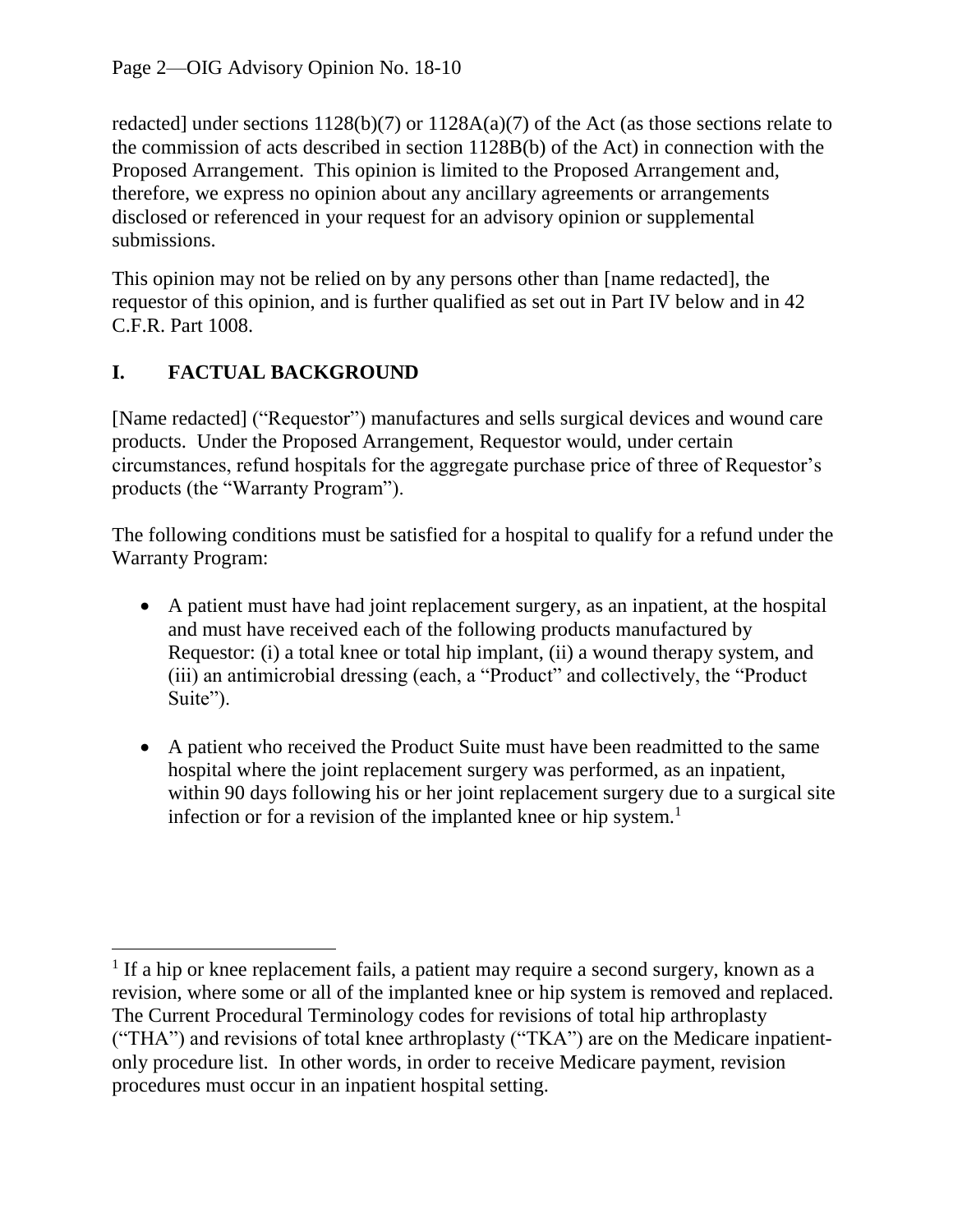Each Product must have been used in a manner consistent with its instructions for use and other labeling, and the hospital must certify that the patient's readmission resulted from the failure of one or more of the Products to perform as expected.<sup>2</sup>

When the above requirements are satisfied, Requestor would refund the hospital its aggregate purchase price for all three Products in the Product Suite, $3$  regardless of which, or how many of the, Products actually failed to perform as expected. Requestor would provide this refund without regard to the patient's insurance status and, to the extent the patient is insured, without regard to the third-party payor that covered the patient's joint replacement surgery or the third-party payor's payment methodology. Requestor asserts that, when hospitals use the Product Suite as indicated, it expects the combination of Products will reduce the likelihood of a surgical site infection or required revision of the implanted knee or hip system.

Requestor certified that the three Products in the Product Suite are not separately reimbursable under the Medicare Inpatient Prospective Payment System ("IPPS").<sup>4</sup> Under the IPPS, Medicare classifies inpatient stays into Medicare severity diagnosisrelated groups ("MS-DRGs") and pays a prospectively determined rate for each MS-DRG. Medicare Part A payment for an MS-DRG generally includes payment for items and services furnished in connection with the inpatient stay.<sup>5</sup> In particular, Requestor certified that the payments for the three Products in the Product Suite are bundled into the

 $3$  It is likely that different hospitals would negotiate different prices for the Products. However, Requestor certified that an individual hospital's purchase prices for the Products would not vary by patient, his or her insurance status, or his or her third-party payor.

<sup>5</sup> Requestor certified that Medicare Advantage plans also make bundled payments for inpatient joint replacement surgeries. Medicaid reimbursement varies from state to state, and in certain infrequent instances, some of the Products may be separately reimbursable under a state's Medicaid program. However, Requestor stated that Medicaid represents a very small percent of Requestor's business.

l  $2$  Requestor certified that, under the proposed Warranty Program, Requestor would continue to satisfy any recall obligations imposed by law, including, but not limited to, 21 C.F.R. Part 7, Subpart C. In addition, Requestor certified that the proposed Warranty Program would not impact any of Requestor's contractual obligations related to recalls of the Products.

<sup>4</sup> As of January 1, 2018, CMS removed total knee arthroplasty from the Medicare inpatient-only procedure list. However, under the Proposed Arrangement, Requestor would offer the Warranty Program only for Medicare beneficiaries who receive inpatient joint replacement procedures.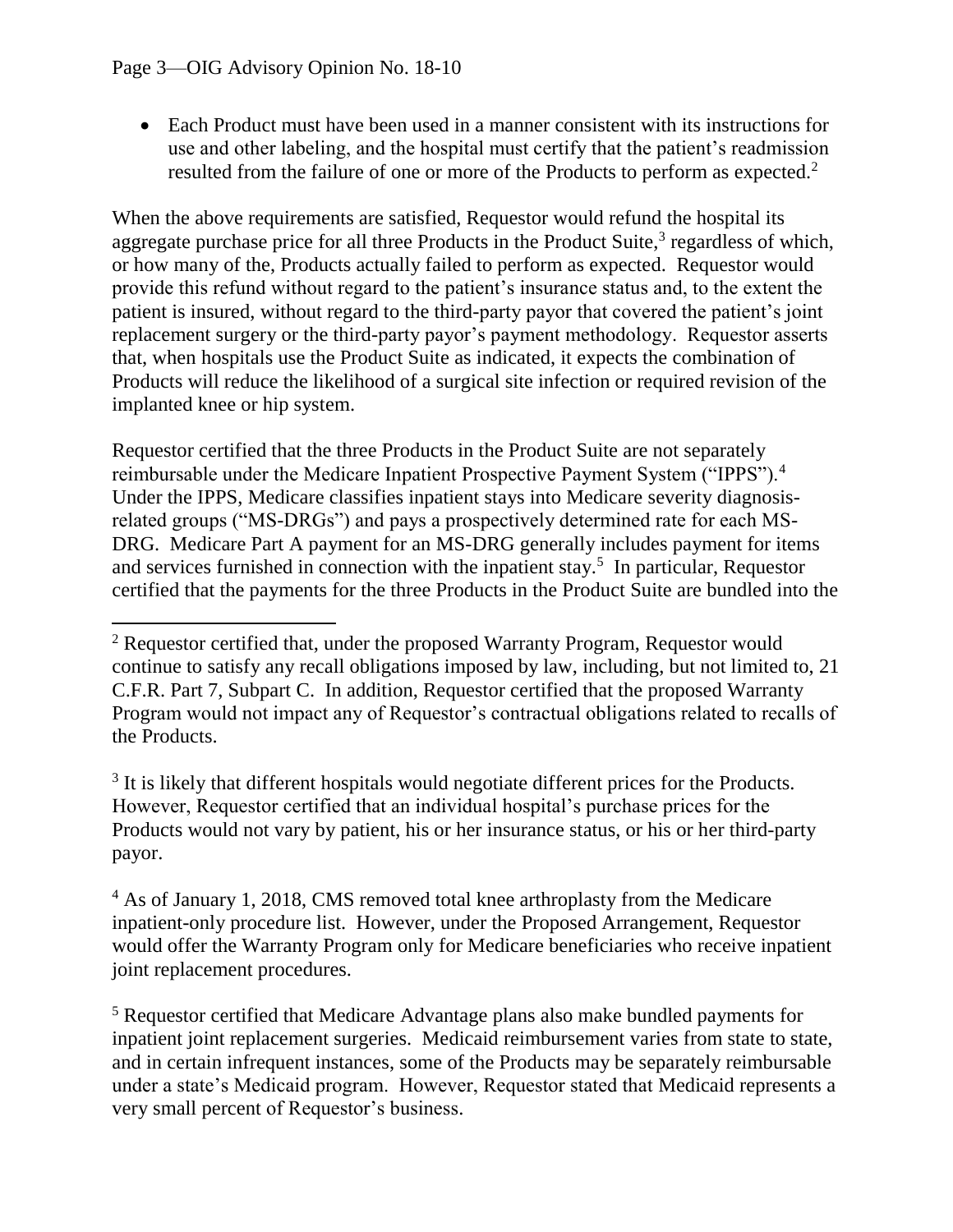payments for the MS-DRGs associated with the inpatient joint replacement surgeries. Medicare makes a separate payment to the physician who performed the surgery for his or her professional services. Requestor further certified that the Warranty Program would not require the patient, or any subsequent providers or suppliers, to purchase Requestor's wound therapy system or antimicrobial dressing after the hospital discharges the patient. In other words, any refund under the Warranty Program related to a Medicare beneficiary's joint replacement surgery would be only for products used during an inpatient stay and reimbursed through a bundled payment.

Requestor certified that it would report the existence of the Warranty Program fully and accurately on the invoice or statement it furnishes to hospitals when they purchase the Product Suite. Requestor also certified that the invoice or statement would include information:

- notifying the hospital that it must report any refunds obtained through the Warranty Program fully and accurately to Federal health care programs, in accordance with the rules governing the applicable Federal health care program; and
- informing the hospital that it must provide, upon request by the Secretary of the U.S. Department of Health and Human Services or a State agency, information regarding the Warranty Program provided to the hospital by Requestor.

In addition, Requestor explained that it expects that hospitals participating in the proposed Warranty Program would continue to comply with all legal obligations associated with Medicare cost reporting, including 42 C.F.R. § 412.89, which requires that if a "provider received full credit for the cost of a device," the credit should be reported to the Medicare program, and "the cost of the device [be] subtracted from the DRG payment."<sup>6</sup>

Requestor certified that it would not pay any remuneration to a hospital under the Proposed Arrangement other than the hospital's aggregate purchase price for all three Products in the Product Suite.

 $\overline{\phantom{a}}$ <sup>6</sup> 42 C.F.R. § 412.89; *see also* 42 C.F.R. § 412.2(g) and *Medicare Claims Processing Manual*, CMS Pub. 100-04, Ch. 3, Sec. 100.8. MS-DRGs 469 and 470 (major joint replacement or reattachment of lower extremity with and without a major complication or comorbidity) are included on the list of MS-DRGs where Medicare policy requires a reduced payment to a hospital when a hospital received full credit for the cost of a device. *See* 72 Fed. Reg. 47,129, 47,251 (Aug. 22, 2007).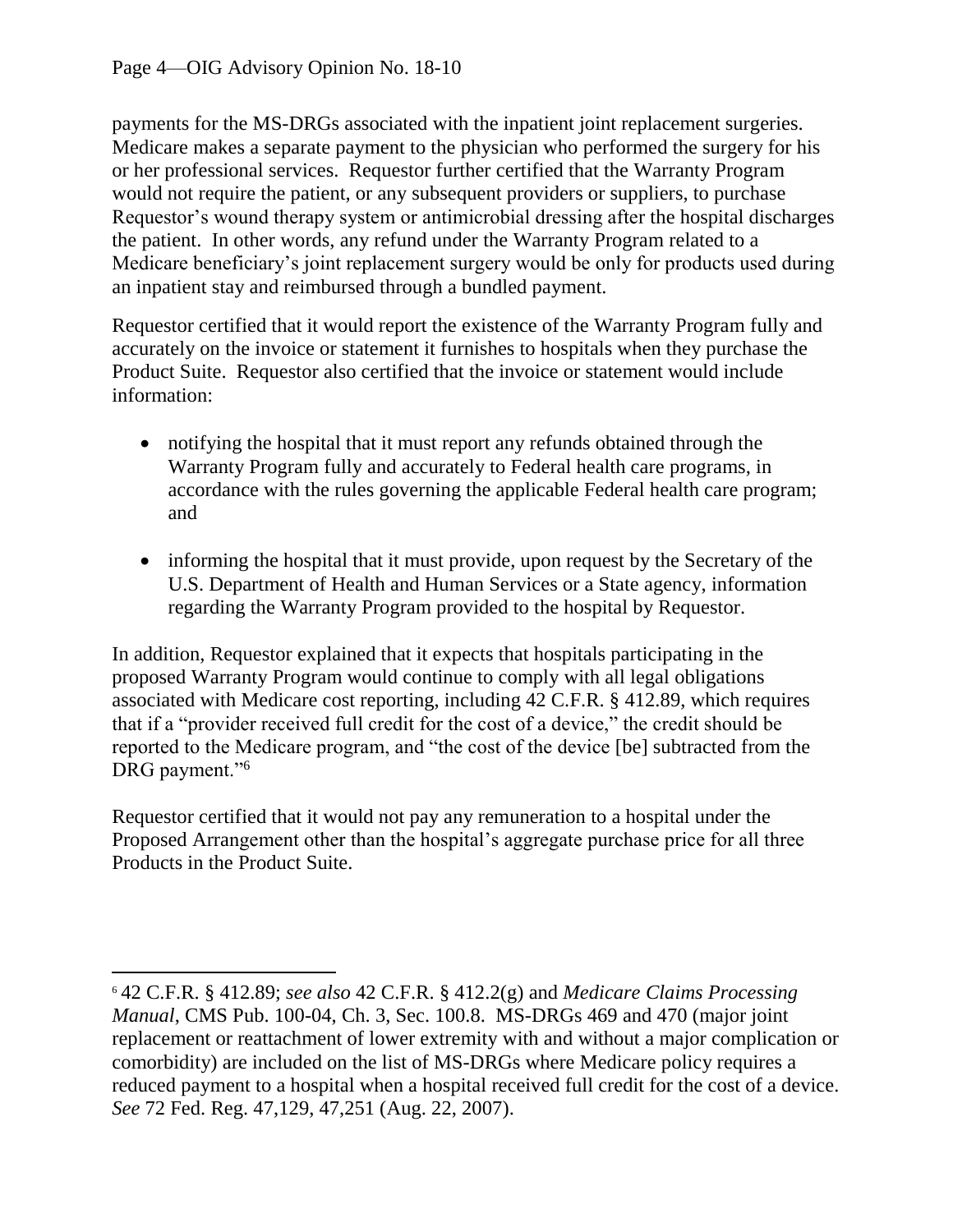Before a hospital could participate in the Warranty Program, it must execute an agreement enumerating the Warranty Program's requirements. That agreement would require the hospitals to:

- fully and accurately report any Warranty Program refunds to Federal health care programs, in accordance with the rules governing the applicable Federal health care program;
- provide, upon request by the Secretary of the U.S. Department of Health and Human Services or a State agency, information regarding the Warranty Program provided by Requestor;
- certify that physicians performing joint replacement surgeries at the hospital would, at all times, remain responsible for determining whether a specific medical device, including each of the three Products, is medically necessary and clinically appropriate for a particular patient; and
- provide Requestor with the right to perform audits to confirm a hospital's eligibility with respect to any patient for whom the hospital claimed or received a Warranty Program refund.

Finally, through the agreement, Requestor would reserve the right to terminate a hospital from the Warranty Program at any time with prior notice.

Requestor certified that, to obtain a refund through the Warranty Program, a hospital would be required to submit certain documentation, including: (i) a summary of the claimed refund amount, and (ii) a certification that all of the Warranty Program's requirements were satisfied, including that the Products were used in a manner consistent with their instructions for use and other labeling and that the patient's readmission resulted from at least one of the Products' failure to perform as expected.<sup>7</sup> When providing a refund to a hospital for the Product Suite, Requestor would provide the hospital with documentation detailing the refund calculation.

Finally, Requestor certified that the Warranty Program would contain no exclusivity

 $\overline{\phantom{a}}$  $<sup>7</sup>$  Requestor stated that the Warranty Program requires hospitals to make a determination</sup> as to the cause of a readmission, explaining that because hospitals have access to each patient's medical records, they are in the best position to make a determination regarding whether or not a patient's readmission resulted from the failure of one or more of the Products to perform as expected. As described here, when a hospital makes a claim under the Warranty Program based on a readmission, a hospital must submit a signed certification that the readmission resulted from failure of one of the items in the Product Suite.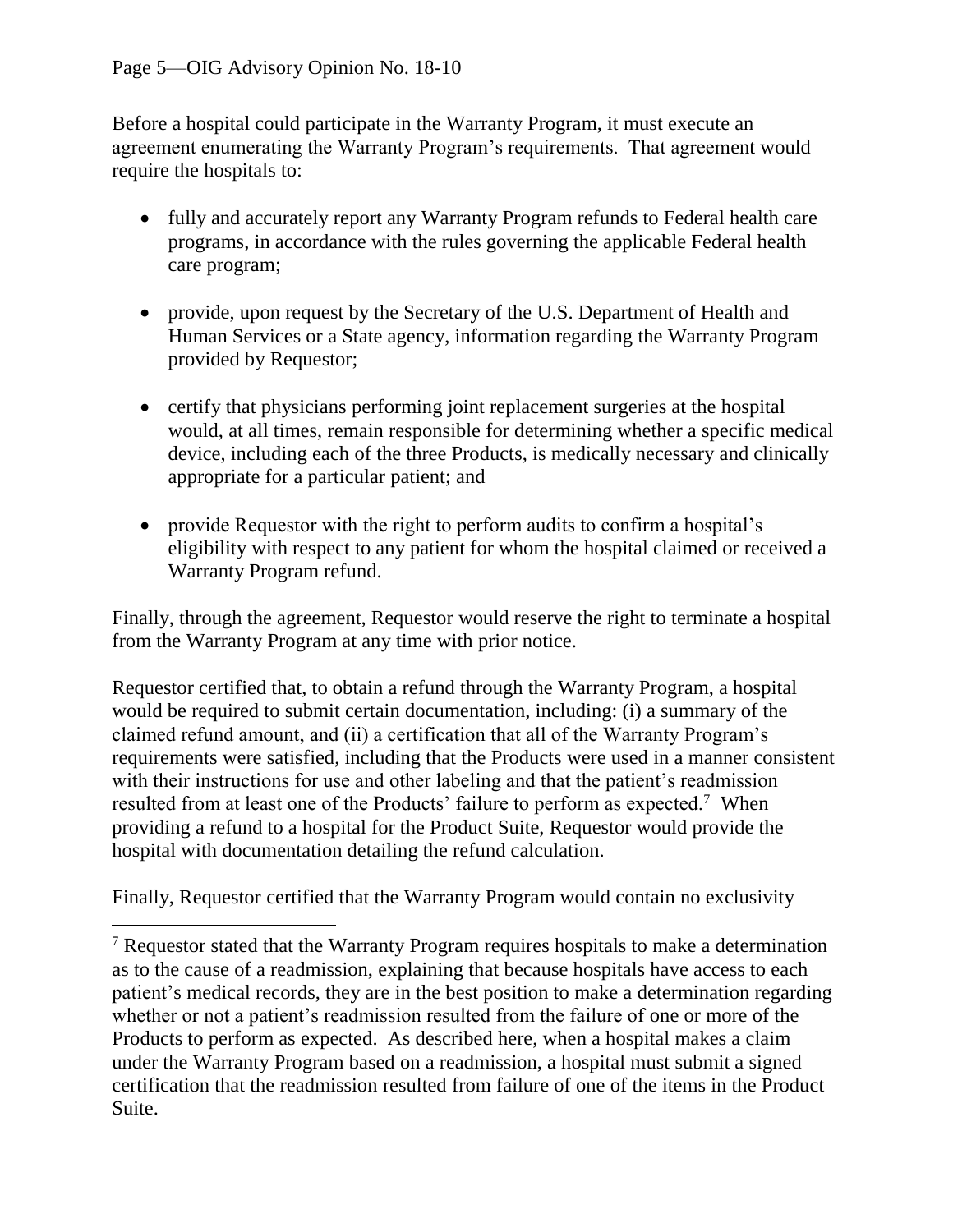requirements, nor would the Warranty Program include any quotas, minimums, or any other eligibility criteria tied to the volume or value of referrals. In addition, Requestor certified that it would not require hospitals participating in the Warranty Program to make any specific communications to physicians performing surgeries in the hospital encouraging or requiring the use of Requestor's Products when medically appropriate.

## **II. LEGAL ANALYSIS**

## **A. Law**

The anti-kickback statute makes it a criminal offense to knowingly and willfully offer, pay, solicit, or receive any remuneration to induce or reward referrals of items or services reimbursable by a Federal health care program. See section 1128B(b) of the Act. Where remuneration is paid purposefully to induce or reward referrals of items or services payable by a Federal health care program, the anti-kickback statute is violated. By its terms, the statute ascribes criminal liability to parties on both sides of an impermissible "kickback" transaction. For purposes of the anti-kickback statute, "remuneration" includes the transfer of anything of value, directly or indirectly, overtly or covertly, in cash or in kind.

The statute has been interpreted to cover any arrangement where one purpose of the remuneration was to obtain money for the referral of services or to induce further referrals. See, e.g., United States v. Nagelvoort, 856 F.3d 1117 (7th Cir. 2017); United States v. McClatchey, 217 F.3d 823 (10th Cir. 2000); United States v. Davis, 132 F.3d 1092 (5th Cir. 1998); United States v. Kats, 871 F.2d 105 (9th Cir. 1989); United States v. Greber, 760 F.2d 68 (3d Cir. 1985), cert. denied, 474 U.S. 988 (1985). Violation of the statute constitutes a felony punishable by a maximum fine of \$100,000, imprisonment up to ten years, or both. Conviction will also lead to automatic exclusion from Federal health care programs, including Medicare and Medicaid. Where a party commits an act described in section 1128B(b) of the Act, the OIG may initiate administrative proceedings to impose civil monetary penalties on such party under section 1128A(a)(7) of the Act. The OIG may also initiate administrative proceedings to exclude such party from the Federal health care programs under section 1128(b)(7) of the Act.

The U.S. Department of Health and Human Services has promulgated safe harbor regulations that define practices that are not subject to the anti-kickback statute because such practices would be unlikely to result in fraud or abuse. See 42 C.F.R. § 1001.952. The safe harbors set forth specific conditions that, if met, assure entities involved of not being prosecuted or sanctioned for the arrangement qualifying for the safe harbor. However, safe harbor protection is afforded only to those arrangements that precisely meet all of the conditions set forth in the safe harbor.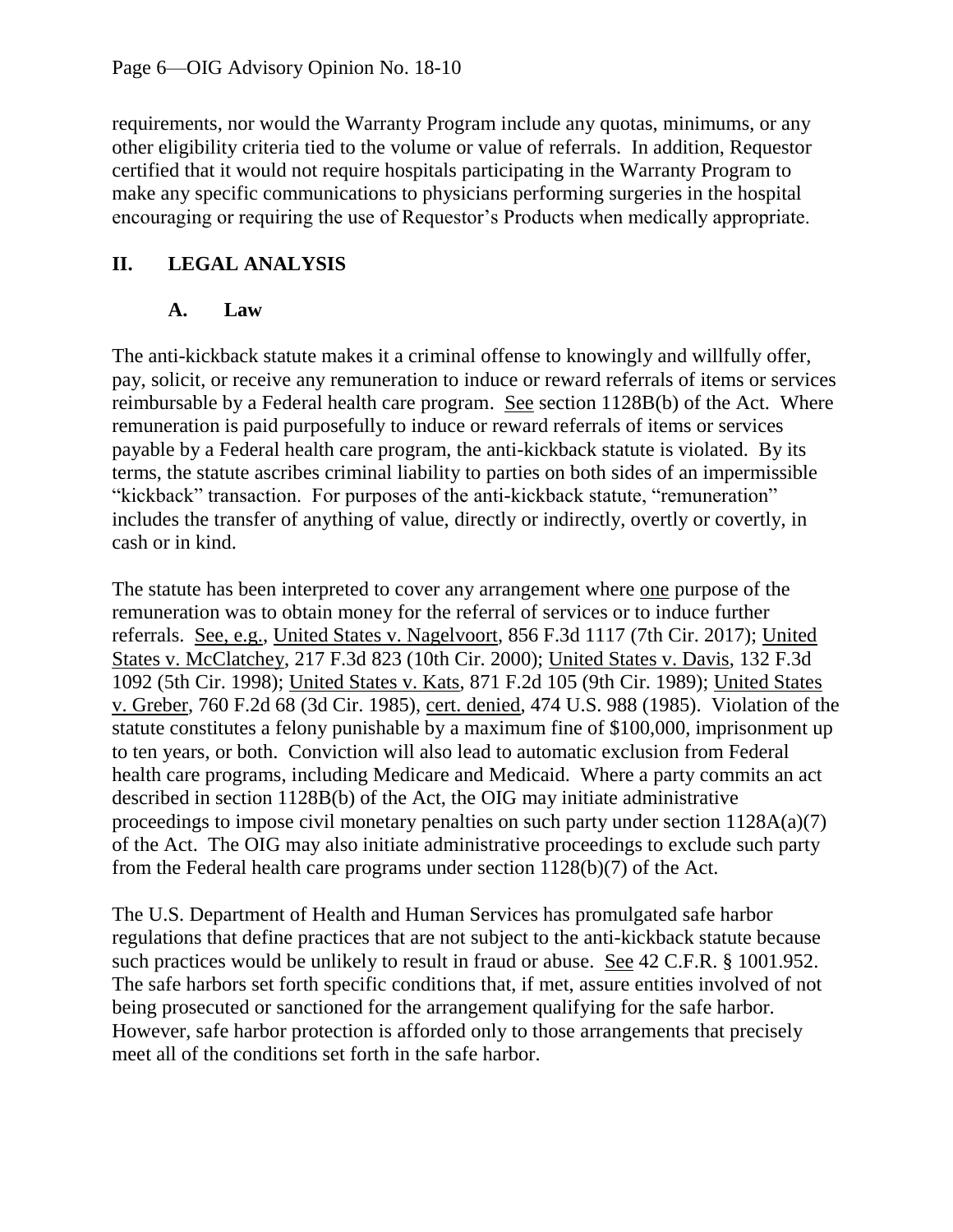#### Page 7—OIG Advisory Opinion No. 18-10

The safe harbor for warranties, 42 C.F.R. § 1001.952(g), potentially applies to the Proposed Arrangement. Safe harbor protection is available if the buyer complies with the standards of 42 C.F.R. § 1001.952(g)(1)–(2) and the manufacturer or supplier complies with the following standards of 42 C.F.R. §  $1001.952(g)(3)–(4)$ :

- The manufacturer or supplier must either: (i) fully and accurately report the price reduction of the item (including a free item), which was obtained as part of the warranty, on the invoice or statement submitted to the buyer, and inform the buyer of its obligations under paragraphs  $(g)(1)$  and  $(g)(2)$ ; or (ii) where the amount of the price reduction is not known at the time of sale, fully and accurately report the existence of a warranty on the invoice or statement, inform the buyer of its obligations under paragraphs  $(g)(1)$  and  $(g)(2)$ , and, when the price reduction becomes known, provide the buyer with documentation of the calculation of the price reduction resulting from the warranty.
- The manufacturer or supplier must not pay remuneration to any individual (other than a beneficiary) or entity for any medical, surgical, or hospital expense incurred by a beneficiary other than for the cost of the item itself.

#### **B. Analysis**

Under the proposed Warranty Program, Requestor would offer hospital customers something of value in exchange for the purchase of the Product Suite, which could be reimbursable by a Federal health care program. As a result, the Proposed Arrangement implicates the anti-kickback statute. The safe harbor for warranties protects remedial actions by manufacturers and suppliers to address products that fail to meet bargained-for requirements. As a threshold matter, we consider whether the Warranty Program, which involves a bundle of the three Products in the Product Suite, could qualify for protection under the warranties safe harbor. We conclude that it could not, as the warranties safe harbor does not apply to bundled items. Specifically, the warranties safe harbor protects remuneration consisting of "any payment or exchange of anything of value under a warranty provided by a manufacturer or supplier of an item to the buyer (such as a health care provider or beneficiary) of the item," as long as the buyer and seller comply with the safe harbor's requirements.<sup>8</sup> The safe harbor's text clearly refers to one item, not a bundle of items, as contemplated by the Proposed Arrangement.

The warranties safe harbor's protection of one item, as opposed to a bundle of items, becomes clearer when comparing the warranties safe harbor to the discount safe harbor, 42 C.F.R. § 1001.952(h). In the context of the discount safe harbor, both the safe harbor

 $\overline{\phantom{a}}$ 

<sup>8</sup> 42 C.F.R. § 1001.952(g) (emphasis added).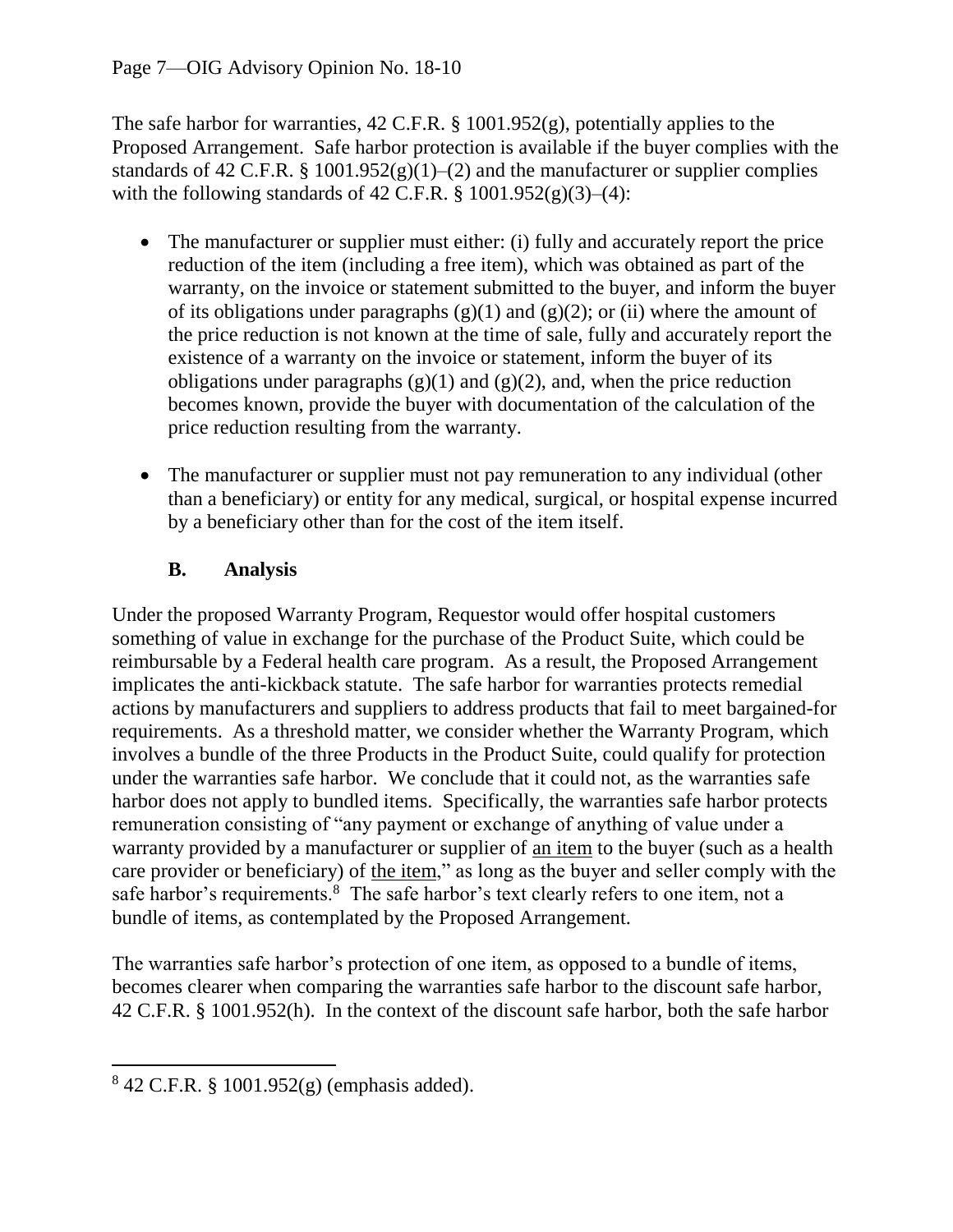text and the preamble to the safe harbor<sup>9</sup> support the concept of allowing bundled discounts when the goods or services are reimbursed by the same payment methodology. In particular, for the purposes of the discount safe harbor, a discount can include "[s]upplying one good or service without charge or at a reduced charge to induce the purchase of a different good or service, [if] the goods and services are reimbursed by the same Federal health care program using the same methodology and the reduced charge is fully disclosed to the Federal health care program and accurately reflected where appropriate, and as appropriate, to the reimbursement methodology."<sup>10</sup> Thus, the discount safe harbor directly addresses the circumstances under which a bundle of items (or services, or both) would satisfy the conditions of the safe harbor. In contrast, neither the warranties safe harbor nor its preamble address the permissibility, or associated protections, in relation to a bundle of items.

Although we can conceive of factual circumstances, such as the Proposed Arrangement, where warranty arrangements involving bundles of items pose a sufficiently low risk of fraud and abuse under the anti-kickback statute, not all warranty arrangements involving bundles of items would pose low risk. For example, a warranty arrangement involving a bundle of items that were separately reimbursable could result in overutilization of one or more items included in the bundle and could unnecessarily increase costs to Federal health care programs. Unlike the discount safe harbor, the warranties safe harbor includes no conditions that would mitigate the fraud and abuse risk of warranty arrangements involving bundled items. Because the warranties safe harbor expressly refers to one item, not a bundle of items, and also lacks the protections found in the discount safe harbor in regards to bundled items, the warranties safe harbor does not apply to the Proposed Arrangement.

Arrangements that do not fit in a safe harbor must be evaluated on a case-by-case basis, based on the totality of the facts and circumstances. For the combination of the following reasons, we conclude that the Proposed Arrangement poses a sufficiently low risk of fraud and abuse under the anti-kickback statute.

First, Medicare reimburses hospitals, the Product Suite's buyers, through one bundled payment for all of the items and services the hospitals furnish in connection with an inpatient stay for a joint replacement surgery. None of the Products in the Product Suite are separately reimbursable by Medicare under the IPPS. Requestor further certified that the Warranty Program would not require the patient to continue to use Requestor's wound therapy system or antimicrobial dressing after the hospital discharges the patient. As a consequence, all three Products in the Product Suite would be covered by one Medicare payment to the hospital. Hospitals' inability to separately bill for each Product

l <sup>9</sup> 64 Fed. Reg. 63,518, 63,530 (Nov. 19, 1999).

 $10\,42$  C.F.R. §  $1001.952(h)(5)(ii)$ .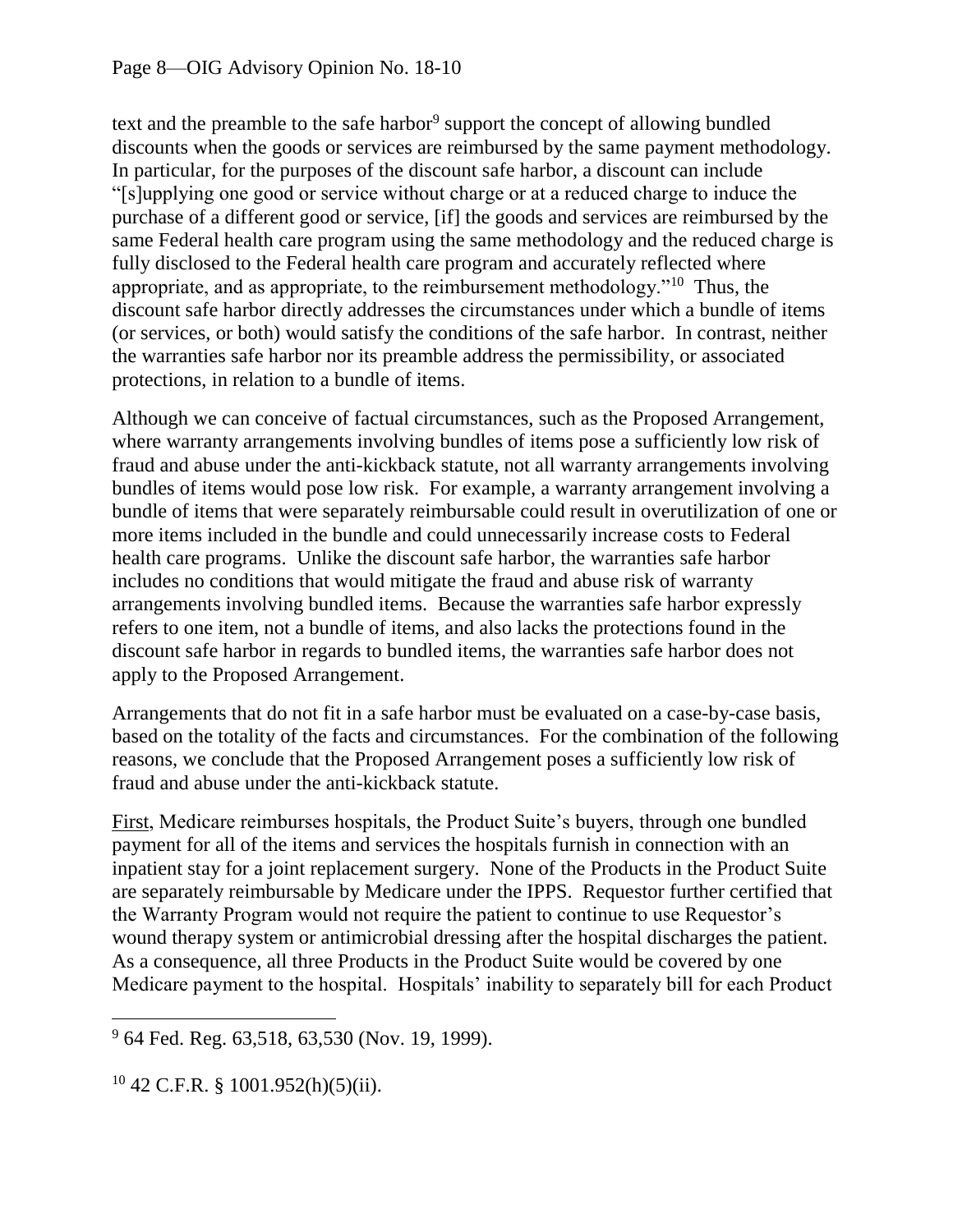$\overline{\phantom{a}}$ 

should encourage them to closely examine available products and select the combination of items that results in both the best value and the best clinical outcomes for their patients,<sup>11</sup> therefore reducing the risk of overutilization and inappropriate use of the Products and diminishing concerns of increased costs to the Medicare program.

Second, Requestor certified that it would meet all of the obligations of a seller under the warranties safe harbor, as specified in 42 C.F.R. § 1001.952(g)(3)-(4). Specifically, Requestor certified that it would report the existence of the Warranty Program fully and accurately on the invoice or statement it would furnish to hospitals when they purchase the Product Suite, and, when any refund amount becomes known, would provide the hospital with documentation of the refund calculation. Requestor certified that the invoice or statement would include information: (i) notifying the hospital that it must report any refund obtained through the Warranty Program fully and accurately to Federal health care programs in accordance with the rules governing the applicable Federal health care program, and (ii) informing the hospital that it must provide, upon request by the Secretary of the U.S. Department of Health and Human Services or a State agency, information regarding the Warranty Program provided to the hospital by Requestor. By complying with these requirements, Requestor would put hospitals on notice of their obligation to appropriately report any refund they obtained through the Warranty Program, thereby increasing the transparency of the program and diminishing the concern of increased costs to Federal health care programs. In addition, Requestor explained that it expects that hospitals participating in the proposed Warranty Program would comply with all applicable cost reporting requirements, including the Medicare policy that requires a reduced payment to a hospital when a hospital received full credit for the cost of a device under MS-DRGs 469 and 470. This should further reduce the concern of inappropriately increased costs to Federal health care programs.

<sup>&</sup>lt;sup>11</sup> Other Federal policies may encourage optimal clinical outcomes for patients undergoing joint replacement surgery. In particular, Section 3025 of the Affordable Care Act added section 1886(q) to the Social Security Act establishing the Hospital Readmissions Reduction Program, which requires CMS to reduce payments to IPPS hospitals with excess readmissions for certain, applicable conditions, effective for discharges beginning on October 1, 2012. CMS finalized the expansion of the applicable conditions beginning in Fiscal Year 2015 to include a hospital-level readmission measure for patients undergoing elective primary THA and TKA procedures. In implementing this measure, CMS stated, "[t]his measure aligns with our priority objectives to promote successful transitions of care for patients from the acute care inpatient setting to the outpatient setting. We further believe that this measure, which consists of one of the most frequently performed procedures on the Medicare population, will also reduce short-term readmission rates, while at the same time, improve the care provided to patients." 78 Fed. Reg. 50,496, 50,664 (Aug. 19, 2013).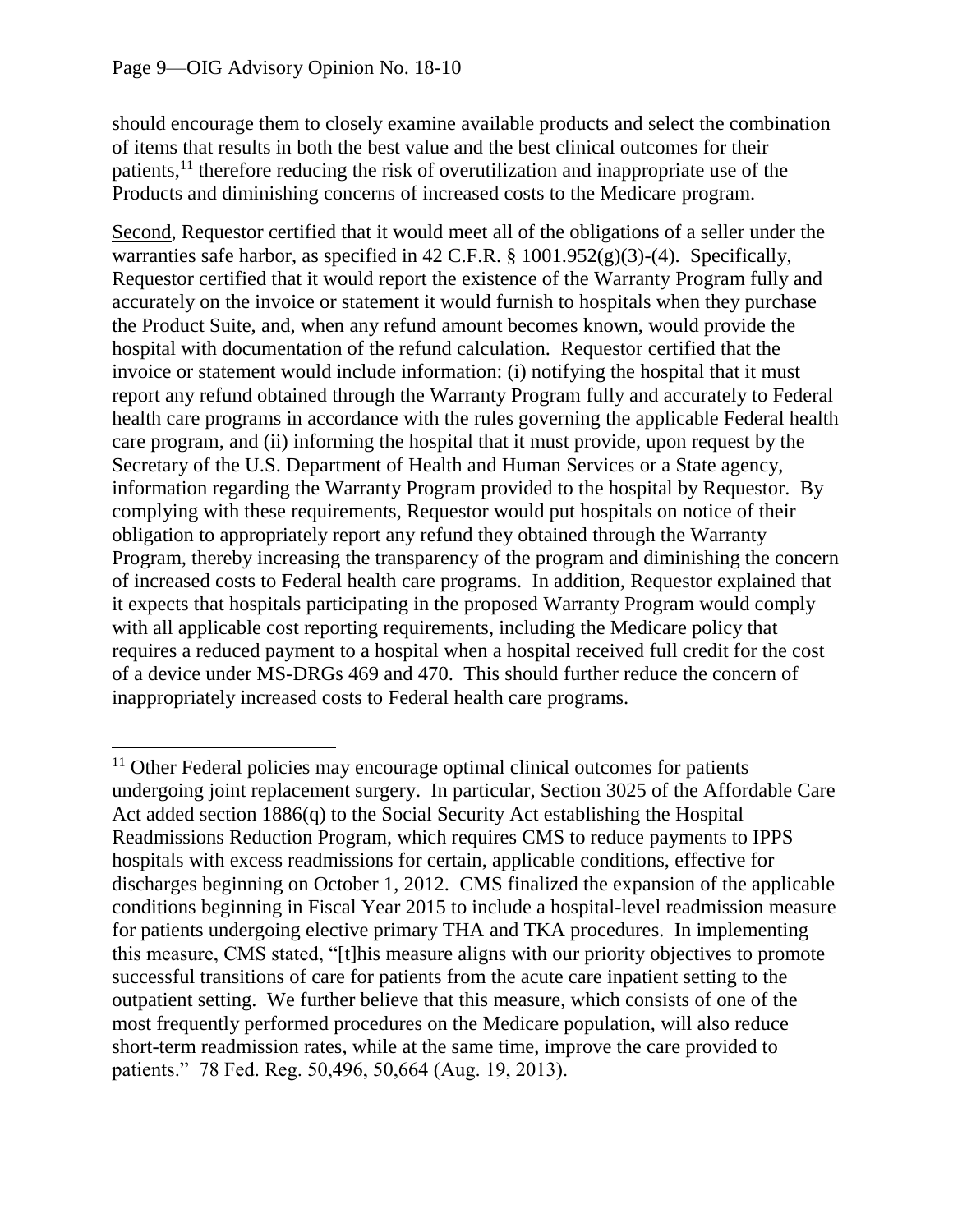Third, Requestor would require each hospital to certify that the physicians performing joint replacement surgeries at the hospital would, at all times, remain responsible for determining whether a specific medical device, including each of the three Products, is medically necessary and clinically appropriate for a particular patient. In addition, Requestor would require hospitals seeking a refund to certify that each Product in the Product Suite was used in a manner consistent with each Product's instructions for use and other labeling. These two requirements, in combination, decrease the risk that the Products would be used in a clinically inappropriate or medically unnecessary manner.

Fourth, if the proposed Warranty Program works as intended and reduces the incidence of readmissions following joint replacement surgery due either to a surgical site infection or to a revision of the implanted knee or hip system, patients and Federal health care programs would benefit. In essence, the proposed Warranty Program would warrant that an undesirable result, namely, readmission after a joint replacement surgery, will not occur. The proposed Warranty Program would rely on the hospital—the entity that has access to the applicable joint replacement patient's medical records and medically trained professionals on staff—to make a case-by-case determination regarding whether or not the Warranty Program's requirements would be satisfied in regards to a particular patient. Although it may not be possible to state with medical certainty that a readmission due either to a surgical site infection or to a revision of the implanted knee or hip system was caused by one or more of the Products, Requestor has asserted that the Products, used in combination, are designed to reduce the incidence of infection-related readmissions and required revisions. We therefore believe that the Warranty Program is reasonably related to the use of the Product Suite and that, in the absence of other obvious causes of an infection or required revision, a hospital could make a valid claim that the infection or required revision resulted from the failure of the Product Suite to perform as expected. Under these circumstances, we are reluctant to chill innovative and potentially beneficial arrangements.

Finally, Requestor certified that the Warranty Program would contain no exclusivity requirements, nor would the Warranty Program include any quotas, minimums, or any other eligibility criteria tied to the volume or value of referrals. Requestor also certified that it would not require hospitals participating in the Warranty Program to make any specific communications to physicians performing surgeries in the hospital encouraging or requiring the use of Requestor's Products. Based on these certifications, hospitals could be eligible for a refund under the Warranty Program while also maintaining the flexibility to purchase and offer various joint replacement and wound care products. Moreover, the Warranty Program would not require hospitals to communicate requirements regarding the Products to physicians performing joint replacement surgeries. As a consequence, the Warranty Program would not: (1) impede the hospitals' ability to make purchasing decisions that result in both the best value and the best clinical outcomes for their patients; or (2) require coercive communications from a hospital to physicians regarding the Products.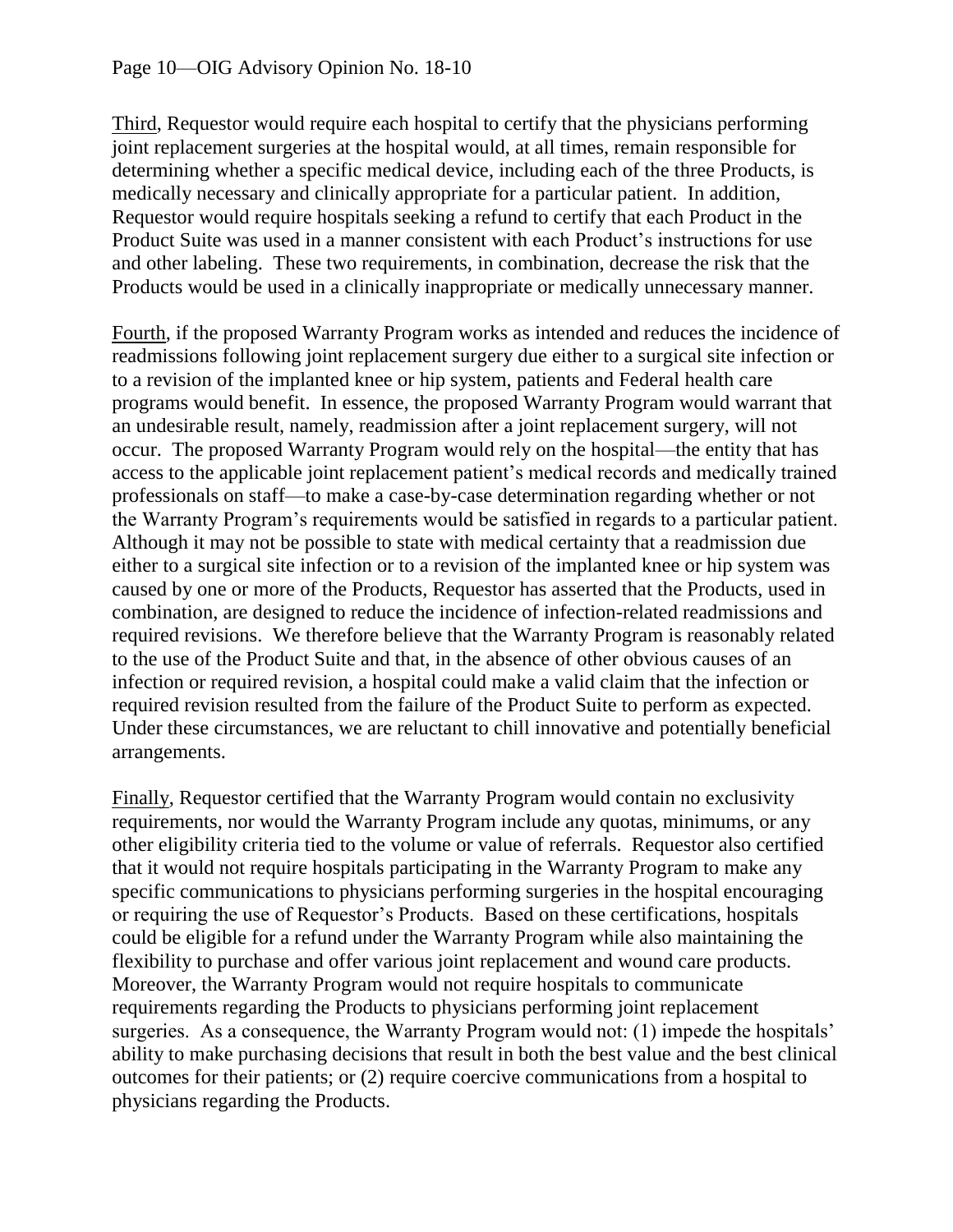For the combination of the reasons set forth above, we conclude that the Proposed Arrangement poses a sufficiently low risk of fraud and abuse under the anti-kickback statute.

### **III. CONCLUSION**

Based on the facts certified in your request for an advisory opinion and supplemental submissions, we conclude that the Proposed Arrangement would not generate prohibited remuneration under the anti-kickback statute. Accordingly, the OIG would not impose administrative sanctions on [name redacted] under sections 1128(b)(7) or 1128A(a)(7) of the Act (as those sections relate to the commission of acts described in section 1128B(b) of the Act) in connection with the Proposed Arrangement. This opinion is limited to the Proposed Arrangement and, therefore, we express no opinion about any ancillary agreements or arrangements disclosed or referenced in your request for an advisory opinion or supplemental submissions.

### **IV. LIMITATIONS**

The limitations applicable to this opinion include the following:

- This advisory opinion is issued only to [name redacted], the requestor of this opinion. This advisory opinion has no application to, and cannot be relied upon by, any other individual or entity.
- This advisory opinion may not be introduced into evidence by a person or entity other than [name redacted] to prove that the person or entity did not violate the provisions of sections 1128, 1128A, or 1128B of the Act or any other law.
- This advisory opinion is applicable only to the statutory provisions specifically noted above. No opinion is expressed or implied herein with respect to the application of any other Federal, state, or local statute, rule, regulation, ordinance, or other law that may be applicable to the Proposed Arrangement, including, without limitation, the physician self-referral law, section 1877 of the Act (or that provision's application to the Medicaid program at section 1903(s) of the Act).
- This advisory opinion will not bind or obligate any agency other than the U.S. Department of Health and Human Services.
- This advisory opinion is limited in scope to the specific arrangement described in this letter and has no applicability to other arrangements, even those which appear similar in nature or scope.